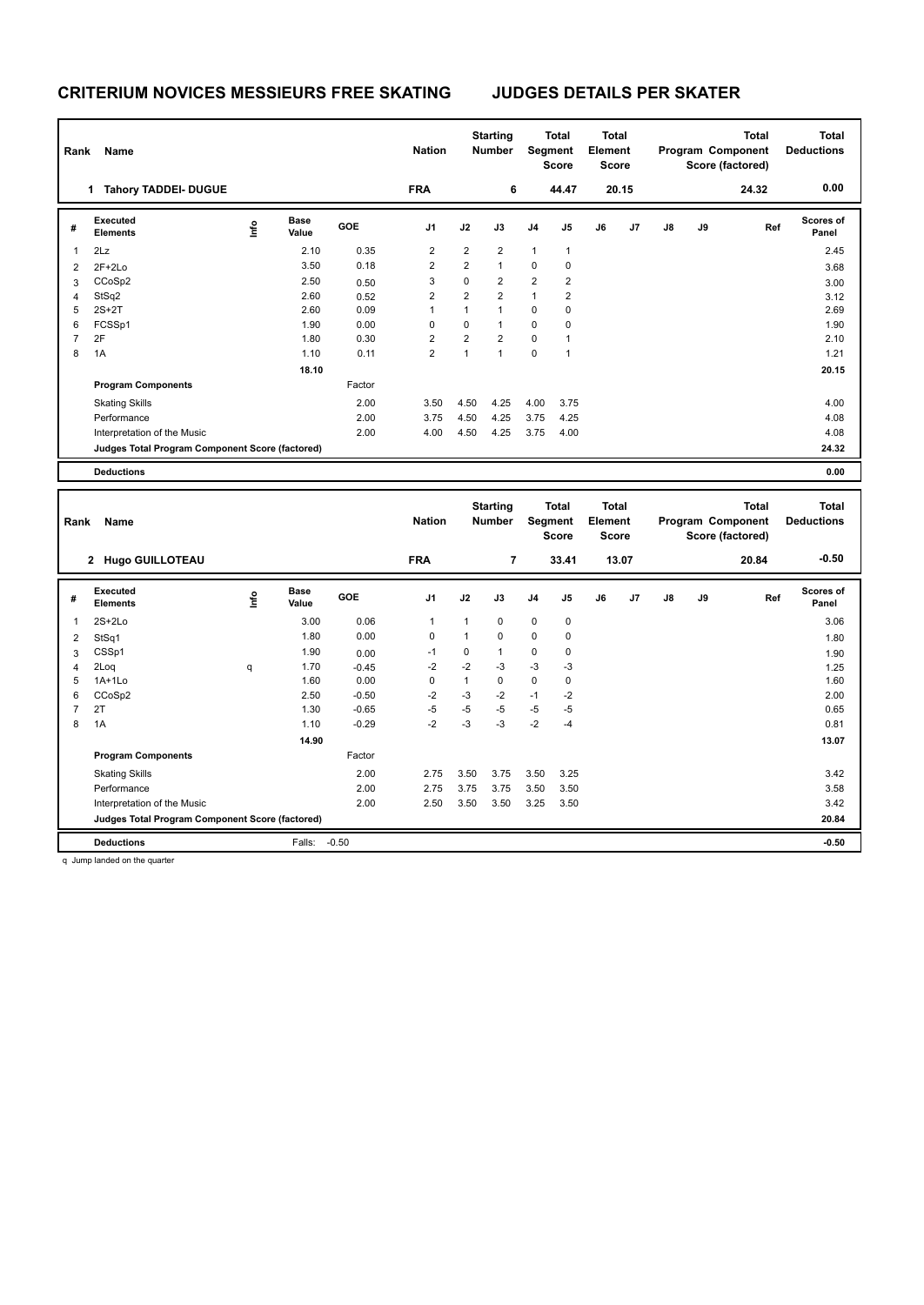|                | Name<br>Rank                                    |    |                      |         | <b>Nation</b>  |              | <b>Starting</b><br><b>Number</b> |                | <b>Total</b><br>Segment<br><b>Score</b> |    | <b>Total</b><br>Element<br><b>Score</b> |               |    | <b>Total</b><br>Program Component<br>Score (factored) | <b>Total</b><br><b>Deductions</b> |
|----------------|-------------------------------------------------|----|----------------------|---------|----------------|--------------|----------------------------------|----------------|-----------------------------------------|----|-----------------------------------------|---------------|----|-------------------------------------------------------|-----------------------------------|
|                | <b>Emilian DENIZART</b><br>3                    |    |                      |         | <b>FRA</b>     |              | 3                                |                | 31.20                                   |    | 13.70                                   |               |    | 18.00                                                 | $-0.50$                           |
| #              | Executed<br><b>Elements</b>                     | ۴ů | <b>Base</b><br>Value | GOE     | J <sub>1</sub> | J2           | J3                               | J <sub>4</sub> | J <sub>5</sub>                          | J6 | J7                                      | $\mathsf{J}8$ | J9 | Ref                                                   | <b>Scores of</b><br>Panel         |
| 1              | 2Loq                                            | q  | 1.70                 | $-0.34$ | $-2$           | $-2$         | $-2$                             | $-2$           | $-2$                                    |    |                                         |               |    |                                                       | 1.36                              |
| 2              | $1A+2T$                                         |    | 2.40                 | 0.17    | $\overline{2}$ | $\mathbf{1}$ | $\overline{2}$                   | $\pmb{0}$      | 1                                       |    |                                         |               |    |                                                       | 2.57                              |
| 3              | StSq1                                           |    | 1.80                 | 0.00    | 0              | 0            | 0                                | $-1$           | 0                                       |    |                                         |               |    |                                                       | 1.80                              |
| 4              | 2Lo                                             |    | 1.70                 | $-0.85$ | $-5$           | $-5$         | $-5$                             | $-5$           | $-5$                                    |    |                                         |               |    |                                                       | 0.85                              |
| 5              | CSS <sub>p2</sub>                               |    | 2.30                 | 0.23    | 0              | 1            | $\overline{2}$                   | 1              | 1                                       |    |                                         |               |    |                                                       | 2.53                              |
| 6              | $1A+1L0$                                        |    | 1.60                 | 0.00    | 0              | 0            | $\mathbf 0$                      | $\mathbf 0$    | 0                                       |    |                                         |               |    |                                                       | 1.60                              |
| $\overline{7}$ | 2S                                              |    | 1.30                 | 0.00    | 0              | $\mathbf 0$  | $\mathbf 0$                      | $\mathbf 0$    | 0                                       |    |                                         |               |    |                                                       | 1.30                              |
| 8              | CCoSp2V                                         |    | 1.88                 | $-0.19$ | $-1$           | $-1$         | $-1$                             | $\pmb{0}$      | $-1$                                    |    |                                         |               |    |                                                       | 1.69                              |
|                |                                                 |    | 14.68                |         |                |              |                                  |                |                                         |    |                                         |               |    |                                                       | 13.70                             |
|                | <b>Program Components</b>                       |    |                      | Factor  |                |              |                                  |                |                                         |    |                                         |               |    |                                                       |                                   |
|                | <b>Skating Skills</b>                           |    |                      | 2.00    | 3.25           | 2.75         | 3.25                             | 3.25           | 3.25                                    |    |                                         |               |    |                                                       | 3.25                              |
|                | Performance                                     |    |                      | 2.00    | 3.00           | 2.50         | 3.00                             | 3.00           | 3.00                                    |    |                                         |               |    |                                                       | 3.00                              |
|                | Interpretation of the Music                     |    |                      | 2.00    | 3.00           | 2.50         | 3.25                             | 2.75           | 2.50                                    |    |                                         |               |    |                                                       | 2.75                              |
|                | Judges Total Program Component Score (factored) |    |                      |         |                |              |                                  |                |                                         |    |                                         |               |    |                                                       | 18.00                             |
|                | <b>Deductions</b>                               |    | Falls:               | $-0.50$ |                |              |                                  |                |                                         |    |                                         |               |    |                                                       | $-0.50$                           |

q Jump landed on the quarter

|                | Name<br>Rank<br>4                               |         |                      |         |                |             | <b>Starting</b><br><b>Total</b><br>Segment<br><b>Number</b><br><b>Score</b> |                | <b>Total</b><br>Element<br><b>Score</b> |    | Program Component |               | <b>Total</b><br>Score (factored) | <b>Total</b><br><b>Deductions</b> |                           |
|----------------|-------------------------------------------------|---------|----------------------|---------|----------------|-------------|-----------------------------------------------------------------------------|----------------|-----------------------------------------|----|-------------------|---------------|----------------------------------|-----------------------------------|---------------------------|
|                | <b>Matheo HERAUD</b>                            |         |                      |         | <b>FRA</b>     |             | 5                                                                           |                | 29.38                                   |    | 13.38             |               |                                  | 16.50                             | $-0.50$                   |
| #              | Executed<br><b>Elements</b>                     | ١nf٥    | <b>Base</b><br>Value | GOE     | J <sub>1</sub> | J2          | J3                                                                          | J <sub>4</sub> | J5                                      | J6 | J7                | $\mathsf{J}8$ | J9                               | Ref                               | <b>Scores of</b><br>Panel |
| 1              | CCoSp2                                          |         | 2.50                 | 0.00    | $-1$           | $\Omega$    | 0                                                                           | $\mathbf 0$    | 0                                       |    |                   |               |                                  |                                   | 2.50                      |
| 2              | StSq1                                           |         | 1.80                 | 0.00    | 0              | 0           | 0                                                                           | $-1$           | 0                                       |    |                   |               |                                  |                                   | 1.80                      |
| 3              | 2Lo<                                            | $\prec$ | 1.36                 | $-0.68$ | $-5$           | $-5$        | $-5$                                                                        | $-5$           | $-5$                                    |    |                   |               |                                  |                                   | 0.68                      |
| 4              | $1A+2T2$                                        | $\,<\,$ | 2.14                 | $-0.51$ | -4             | $-3$        | $-5$                                                                        | $-5$           | $-5$                                    |    |                   |               |                                  |                                   | 1.63                      |
| 5              | 2S                                              |         | 1.30                 | 0.00    | $\Omega$       | 0           | $\Omega$                                                                    | $\mathbf 0$    | 0                                       |    |                   |               |                                  |                                   | 1.30                      |
| 6              | $1A+1L0$                                        |         | 1.60                 | 0.00    | 0              | $\mathbf 0$ | 0                                                                           | $\mathbf 0$    | 0                                       |    |                   |               |                                  |                                   | 1.60                      |
| $\overline{7}$ | 2S                                              |         | 1.30                 | 0.04    | 0              | 1           | 1                                                                           | $\mathbf 0$    | 0                                       |    |                   |               |                                  |                                   | 1.34                      |
| 8              | CSS <sub>p2</sub>                               |         | 2.30                 | 0.23    | 1              | 1           | $\overline{2}$                                                              | $\overline{1}$ | 1                                       |    |                   |               |                                  |                                   | 2.53                      |
|                |                                                 |         | 14.30                |         |                |             |                                                                             |                |                                         |    |                   |               |                                  |                                   | 13.38                     |
|                | <b>Program Components</b>                       |         |                      | Factor  |                |             |                                                                             |                |                                         |    |                   |               |                                  |                                   |                           |
|                | <b>Skating Skills</b>                           |         |                      | 2.00    | 3.00           | 3.50        | 3.25                                                                        | 3.00           | 3.25                                    |    |                   |               |                                  |                                   | 3.17                      |
|                | Performance                                     |         |                      | 2.00    | 2.25           | 2.75        | 3.00                                                                        | 2.50           | 2.50                                    |    |                   |               |                                  |                                   | 2.58                      |
|                | Interpretation of the Music                     |         |                      | 2.00    | 2.00           | 3.00        | 3.00                                                                        | 2.25           | 2.25                                    |    |                   |               |                                  |                                   | 2.50                      |
|                | Judges Total Program Component Score (factored) |         |                      |         |                |             |                                                                             |                |                                         |    |                   |               |                                  |                                   | 16.50                     |
|                | <b>Deductions</b>                               |         | Falls:               | $-0.50$ |                |             |                                                                             |                |                                         |    |                   |               |                                  |                                   | $-0.50$                   |

< Under-rotated jump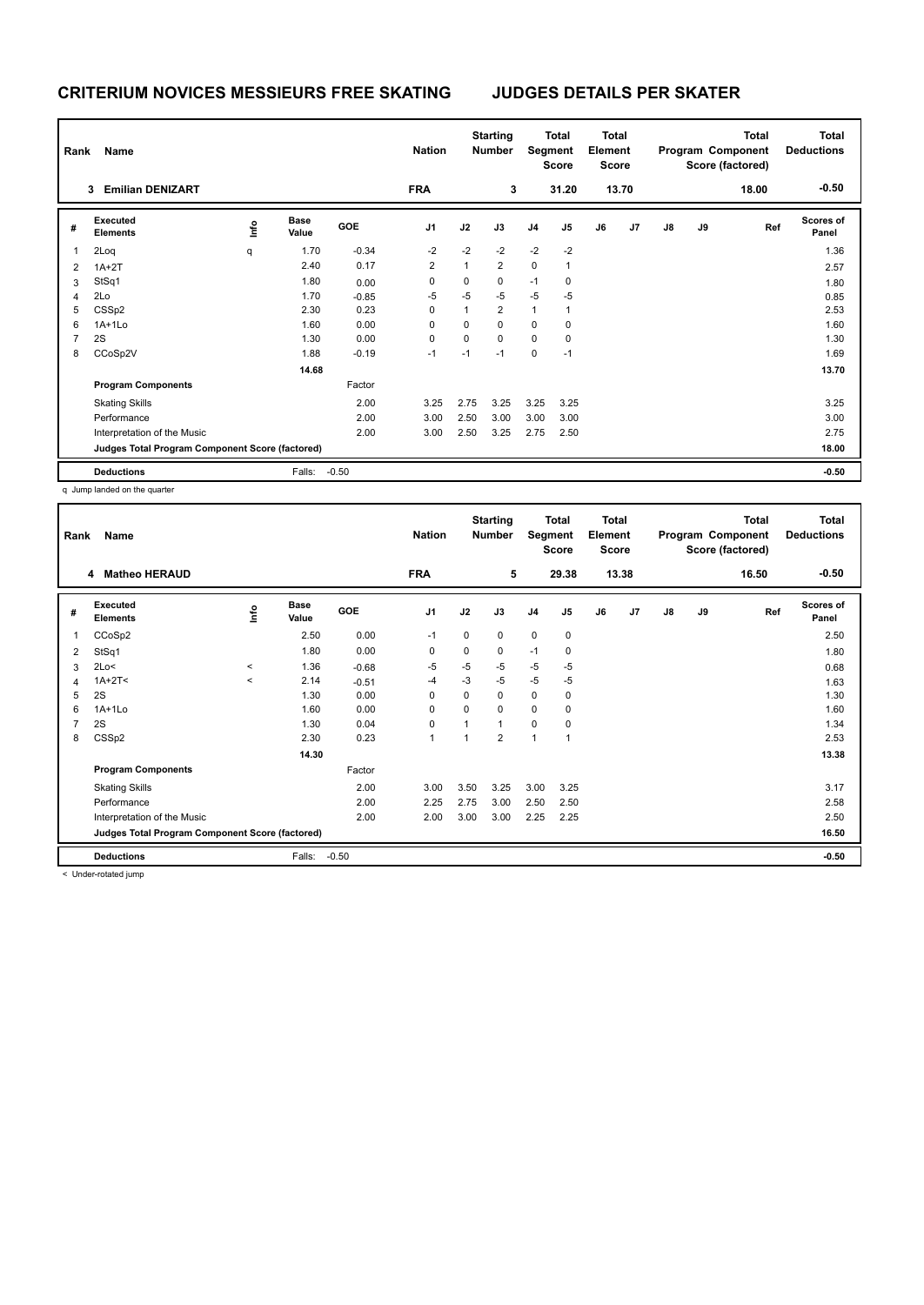|   | Name<br>Rank                                    |      |                      |         | <b>Nation</b>  |              | <b>Starting</b><br><b>Number</b> |                | Total<br>Segment<br><b>Score</b> |    | <b>Total</b><br>Element<br><b>Score</b> |               |    | <b>Total</b><br>Program Component<br>Score (factored) | <b>Total</b><br><b>Deductions</b> |  |
|---|-------------------------------------------------|------|----------------------|---------|----------------|--------------|----------------------------------|----------------|----------------------------------|----|-----------------------------------------|---------------|----|-------------------------------------------------------|-----------------------------------|--|
|   | <b>Eliot FEURTET</b><br>5                       |      |                      |         | <b>FRA</b>     |              | 4                                |                | 28.06                            |    | 11.22                                   |               |    | 17.34                                                 | $-0.50$                           |  |
| # | Executed<br><b>Elements</b>                     | lnfo | <b>Base</b><br>Value | GOE     | J <sub>1</sub> | J2           | J3                               | J <sub>4</sub> | J5                               | J6 | J7                                      | $\mathsf{J}8$ | J9 | Ref                                                   | Scores of<br>Panel                |  |
| 1 | $2S+1T$                                         |      | 1.70                 | $-0.30$ | $-3$           | $-2$         | $-2$                             | $-2$           | $-3$                             |    |                                         |               |    |                                                       | 1.40                              |  |
| 2 | 2T                                              |      | 1.30                 | $-0.65$ | $-5$           | $-5$         | $-5$                             | $-5$           | $-5$                             |    |                                         |               |    |                                                       | 0.65                              |  |
| 3 | CSSp1V                                          |      | 1.43                 | $-0.38$ | $-2$           | $-1$         | $-2$                             | $-4$           | $-4$                             |    |                                         |               |    |                                                       | 1.05                              |  |
| 4 | StSqB                                           |      | 1.50                 | $-0.15$ | $-1$           | 0            | $-1$                             | $-2$           | $-1$                             |    |                                         |               |    |                                                       | 1.35                              |  |
| 5 | 2Lo                                             |      | 1.70                 | $-0.11$ | 0              | $-2$         | $\Omega$                         | $-1$           | $-1$                             |    |                                         |               |    |                                                       | 1.59                              |  |
| 6 | 2S                                              |      | 1.30                 | 0.04    | 0              | $\mathbf{1}$ | $\overline{1}$                   | $\mathbf 0$    | 0                                |    |                                         |               |    |                                                       | 1.34                              |  |
| 7 | CCoSp1                                          |      | 2.00                 | 0.20    | 1              | 1            | 1                                | $\mathbf{1}$   | 1                                |    |                                         |               |    |                                                       | 2.20                              |  |
| 8 | $1A+1Lo$                                        |      | 1.60                 | 0.04    | 1              | 0            | -1                               | $\pmb{0}$      | 0                                |    |                                         |               |    |                                                       | 1.64                              |  |
|   |                                                 |      | 12.53                |         |                |              |                                  |                |                                  |    |                                         |               |    |                                                       | 11.22                             |  |
|   | <b>Program Components</b>                       |      |                      | Factor  |                |              |                                  |                |                                  |    |                                         |               |    |                                                       |                                   |  |
|   | <b>Skating Skills</b>                           |      |                      | 2.00    | 2.75           | 3.50         | 3.00                             | 3.00           | 3.00                             |    |                                         |               |    |                                                       | 3.00                              |  |
|   | Performance                                     |      |                      | 2.00    | 2.50           | 3.00         | 3.00                             | 2.75           | 3.00                             |    |                                         |               |    |                                                       | 2.92                              |  |
|   | Interpretation of the Music                     |      |                      | 2.00    | 2.00           | 3.25         | 3.00                             | 2.75           | 2.50                             |    |                                         |               |    |                                                       | 2.75                              |  |
|   | Judges Total Program Component Score (factored) |      |                      |         |                |              |                                  |                |                                  |    |                                         |               |    |                                                       | 17.34                             |  |
|   | <b>Deductions</b>                               |      | Falls:               | $-0.50$ |                |              |                                  |                |                                  |    |                                         |               |    |                                                       | $-0.50$                           |  |

| Name<br>Rank   |                                                 |         |                      |         | <b>Nation</b>  |          | <b>Starting</b><br><b>Number</b> |                | <b>Total</b><br>Segment<br><b>Score</b> | Total<br>Element<br><b>Score</b> |       |               |    | <b>Total</b><br>Program Component<br>Score (factored) | Total<br><b>Deductions</b> |
|----------------|-------------------------------------------------|---------|----------------------|---------|----------------|----------|----------------------------------|----------------|-----------------------------------------|----------------------------------|-------|---------------|----|-------------------------------------------------------|----------------------------|
|                | <b>Mathys CASSERT</b><br>6                      |         |                      |         | <b>FRA</b>     |          | $\mathbf{2}$                     |                | 24.01                                   |                                  | 10.17 |               |    | 14.34                                                 | $-0.50$                    |
| #              | Executed<br><b>Elements</b>                     | ۴       | <b>Base</b><br>Value | GOE     | J <sub>1</sub> | J2       | J3                               | J <sub>4</sub> | J <sub>5</sub>                          | J6                               | J7    | $\mathsf{J}8$ | J9 | Ref                                                   | <b>Scores of</b><br>Panel  |
|                | 2F                                              |         | 1.80                 | 0.00    | $\mathbf 0$    | 0        | $\mathbf 0$                      | $\pmb{0}$      | $\mathbf 0$                             |                                  |       |               |    |                                                       | 1.80                       |
| $\overline{2}$ | 2S                                              |         | 1.30                 | $-0.65$ | $-5$           | $-5$     | $-5$                             | $-5$           | $-5$                                    |                                  |       |               |    |                                                       | 0.65                       |
| 3              | 2Loq                                            | q       | 1.70                 | $-0.79$ | $-4$           | $-5$     | $-5$                             | $-4$           | $-5$                                    |                                  |       |               |    |                                                       | 0.91                       |
| $\overline{4}$ | CSS <sub>p2</sub>                               |         | 2.30                 | 0.00    | $-1$           | $\Omega$ | $\mathbf 0$                      | $\mathbf 0$    | $\mathbf 0$                             |                                  |       |               |    |                                                       | 2.30                       |
| 5              | 1A+1A+SEQ                                       |         | 1.76                 | 0.00    | $\Omega$       | $\Omega$ | $\mathbf 0$                      | $\mathbf 0$    | 0                                       |                                  |       |               |    |                                                       | 1.76                       |
| 6              | $2F+2T<<$                                       | <<      | 2.20                 | $-0.90$ | $-5$           | $-5$     | $-5$                             | $-5$           | $-5$                                    |                                  |       |               |    |                                                       | 1.30                       |
|                | StSqB                                           |         | 1.50                 | $-0.05$ | $-1$           | $\Omega$ | $\Omega$                         | $\mathbf 0$    | $-2$                                    |                                  |       |               |    |                                                       | 1.45                       |
| 8              | $Sp^*$                                          | $\star$ | 0.00                 | 0.00    |                |          |                                  |                |                                         |                                  |       |               |    |                                                       | 0.00                       |
|                |                                                 |         | 12.56                |         |                |          |                                  |                |                                         |                                  |       |               |    |                                                       | 10.17                      |
|                | <b>Program Components</b>                       |         |                      | Factor  |                |          |                                  |                |                                         |                                  |       |               |    |                                                       |                            |
|                | <b>Skating Skills</b>                           |         |                      | 2.00    | 2.75           | 2.25     | 2.25                             | 3.00           | 2.25                                    |                                  |       |               |    |                                                       | 2.42                       |
|                | Performance                                     |         |                      | 2.00    | 2.25           | 2.50     | 2.75                             | 2.75           | 1.75                                    |                                  |       |               |    |                                                       | 2.50                       |
|                | Interpretation of the Music                     |         |                      | 2.00    | 2.00           | 2.25     | 2.50                             | 2.50           | 2.00                                    |                                  |       |               |    |                                                       | 2.25                       |
|                | Judges Total Program Component Score (factored) |         |                      |         |                |          |                                  |                |                                         |                                  |       |               |    |                                                       | 14.34                      |
|                | <b>Deductions</b>                               |         | Falls:               | $-0.50$ |                |          |                                  |                |                                         |                                  |       |               |    |                                                       | $-0.50$                    |

<< Downgraded jump \* Invalid element q Jump landed on the quarter